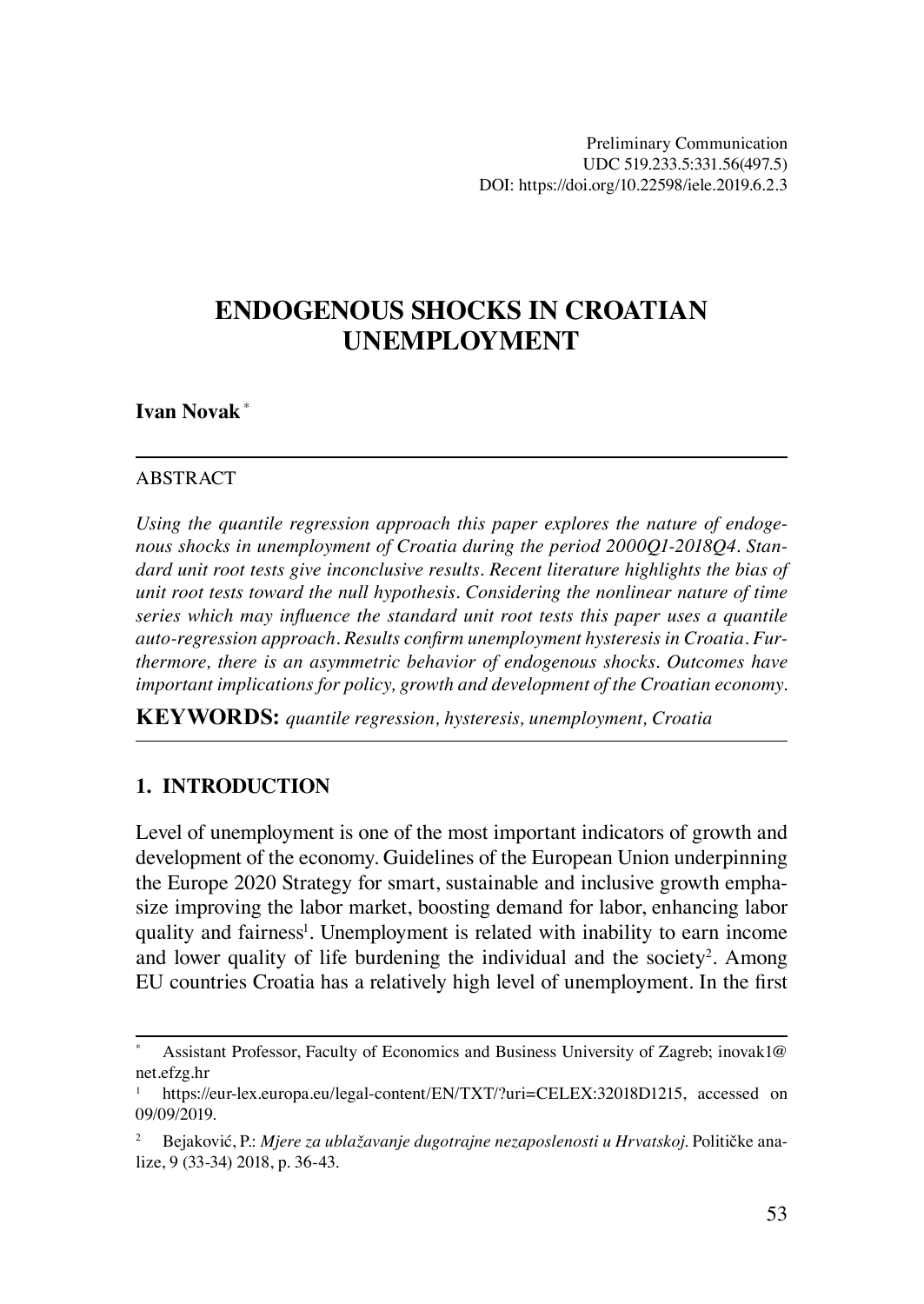quarter of 2014 Croatia has reached 17,6% whereas higher rates of unemployment were present only in Greece (27,1%) and Spain (25,2%) (See appendix 1a). Consequently, the level of unemployment is an important issue regarding the growth and development of the Croatian economy.

Existing literature examines unemployment using two main approaches. One approach implies natural level of unemployment where changes in the level of unemployment are temporary and unemployment returns to its average value. The other approach implies presence of hysteresis where change in the level of unemployment is persistent and therefore new average level of unemployment is being established. This paper uses rather innovative technique of quantile regression analysis to examine the presence of hysteresis in the Croatian unemployment in the period 2000Q1.-2018Q4. Considering direction and persistence of endogenous shocks quantile regression analysis may offer additional insights regarding features of unemployment in Croatia.

The duration of unemployment decreases the probability of finding work and increases the affliction of labor market disturbance<sup>3</sup> while almost half of the Croatian unemployment is long-term unemployment<sup>4</sup>. Therefore, the existence of hysteresis is an important issue concerning policy corrective measures. If the endogenous shocks in the level of unemployment do not have the tendencies to persist, the level of unemployment should revert to its mean value and if the shock persists affliction of the labor market disturbance may surpass the cost of the corrective measures.

Remaining of the paper is organized in five parts. Second part of paper provides literature overview of the research topic. Third part of the paper presents data and methodology. Fourth part of the paper is about results and short discussion. Finally, conclusion summarizes results of the paper and considers further policy implications.

### **2. LITERATURE OVERVIEW**

Unemployment hysteresis was tested for 10 European countries in the period 2005Q1- 2017Q3. Time series were examined with linear and non-linear tests. ESTAR (*Eng. exponential smoothing transitional autoregressive*) and AE-STAR *(Eng. asymmetric exponential smoothing transitional autoregressive)* models reveal hysteresis in Serbia and Macedonia while hysteresis was reject-

<sup>3</sup> Kroft, K. *et al*.: *Duration Dependence and Labor Market Conditions: Evidence from a Field Experiment,* The Quarterly Journal of Economics, Volume 128, 3(1) 2013, p. 1123–1167.

<sup>4</sup> Bejaković, P.: *Mjere za ublažavanje dugotrajne nezaposlenosti u Hrvatskoj*, Političke analize, 9 (33-34) 2018, p. 36-43. Preuzeto s https://hrcak.srce.hr/205960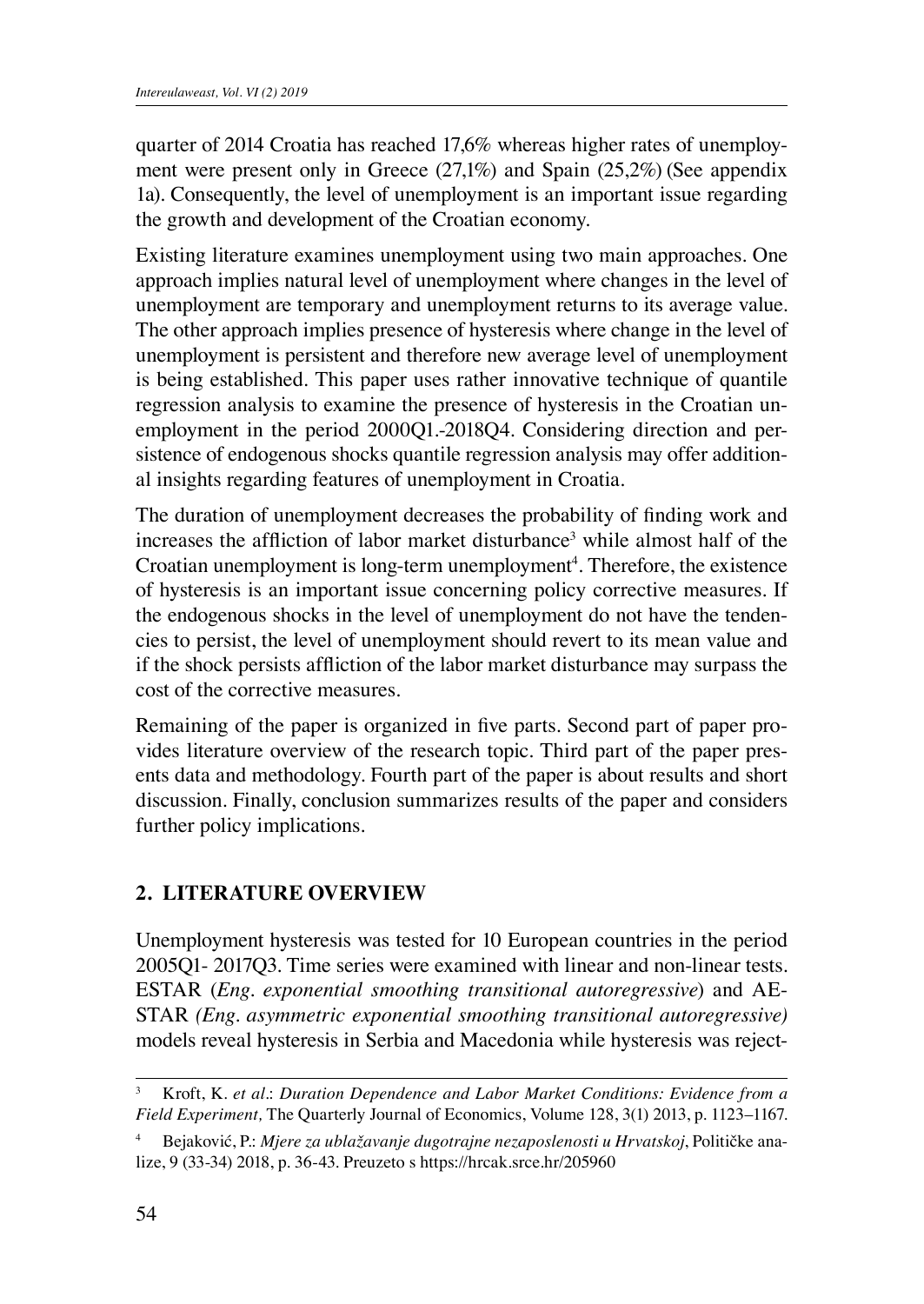ed for Croatia, Greece, Bulgaria, Romania, Slovenia, Albania, Montenegro and Turkey<sup>5</sup>. Similar approach was used in the study examining the unemployment hysteresis for 31 European countries, USA and Japan. According to the results hysteresis was rejected for 60% of the examined countries and some countries were found to exhibit asymmetries and structural breaks<sup>6</sup>.

Using univariate and panel unit root tests and the structural break analysis unemployment hysteresis was tested for selected OECD countries and countries in transition in the period from 2000M1 to 2013M1. Hysteresis was confirmed for Bulgaria, Czech Republic, Estonia, Hungary, Latvia, Lithuania, Poland, Romania, Slovenia and Slovakia and rejected for Belgium, Denmark, Finland, Germany, Italy, Netherlands, Norway, Spain and Great Britain<sup>7</sup>. Furthermore, using panel stationary test with sharp and smooth breaks unemployment hysteresis was tested for five highly indebt countries of the European Union (Greece, Ireland, Italy, Portugal and Spain) in the period 1960.-2011. Hysteresis was confirmed only for Greece<sup>8</sup>. Testing for structural breaks and applying Fourier transformations 14 OECD countries were examined for hysteresis in the period from 1983Q1 to 2013Q3. Results were confirmed with tests robust to non-normal errors. Hysteresis was found in Italy, Japan, Portugal and Canada. Unemployment had mean reverting properties in Belgium, Denmark and Canada as well as France, Ireland, Luxemburg, Netherlands, UK, USA and Sweden once considering for structural breaks. Ireland was found to have the nonlinear form of unemployment with mean reverting properties.<sup>9</sup>

Allowing for correlation of unemployment among European countries and applying Fourier transformations study examines hysteresis for France, Italy, Germany, Great Britain and Spain in the period 1991-2015. Hysteresis was rejected only for Spain<sup>10</sup>. Similar approach was used to test the hysteresis for

<sup>5</sup> Obradović, S. *et al.*: *Are unemployment rates stationary for SEE10 countries? Evidence from linear and nonlinear dynamics,* Zbornik Radova Ekonomskog Fakulteta u Rijeci, 36(2) 2018, p. 559-583.

<sup>6</sup> Akdogan, K.: *Unemployment hysteresis and structural change in Europe*, Empir Econ, 53(4) 2017, p. 1415–1440.

Marjanovic, G.; Mihajlovic, V.: Analysis of Hysteresis in unemployment rates with struc*tural breaks: the case of selected European countries*, *Inzinerine Ekonomika-*Engineering Economics, 25(4) 2014, p. 378-386.

<sup>8</sup> Li, J. *et al*.: *Unemployment hysteresis in PIIGS countries: a new test with both sharp and smooth breaks*, *The Singapore Economic Review*, *62*(05) 2017, p. 1165-1177.

<sup>9</sup> Meng, M. *et al*.: *Hysteresis in unemployment? Evidence from linear and nonlinear unit root tests and tests with non-normal errors,* Empirical Economics, 53(4) 2017, p. 1399-1414.

<sup>10</sup> Furuoka, F.: *A new test for analysing hysteresis in European unemployment*, Applied Economics Letters, 24(15) 2017, p. 1102-1106.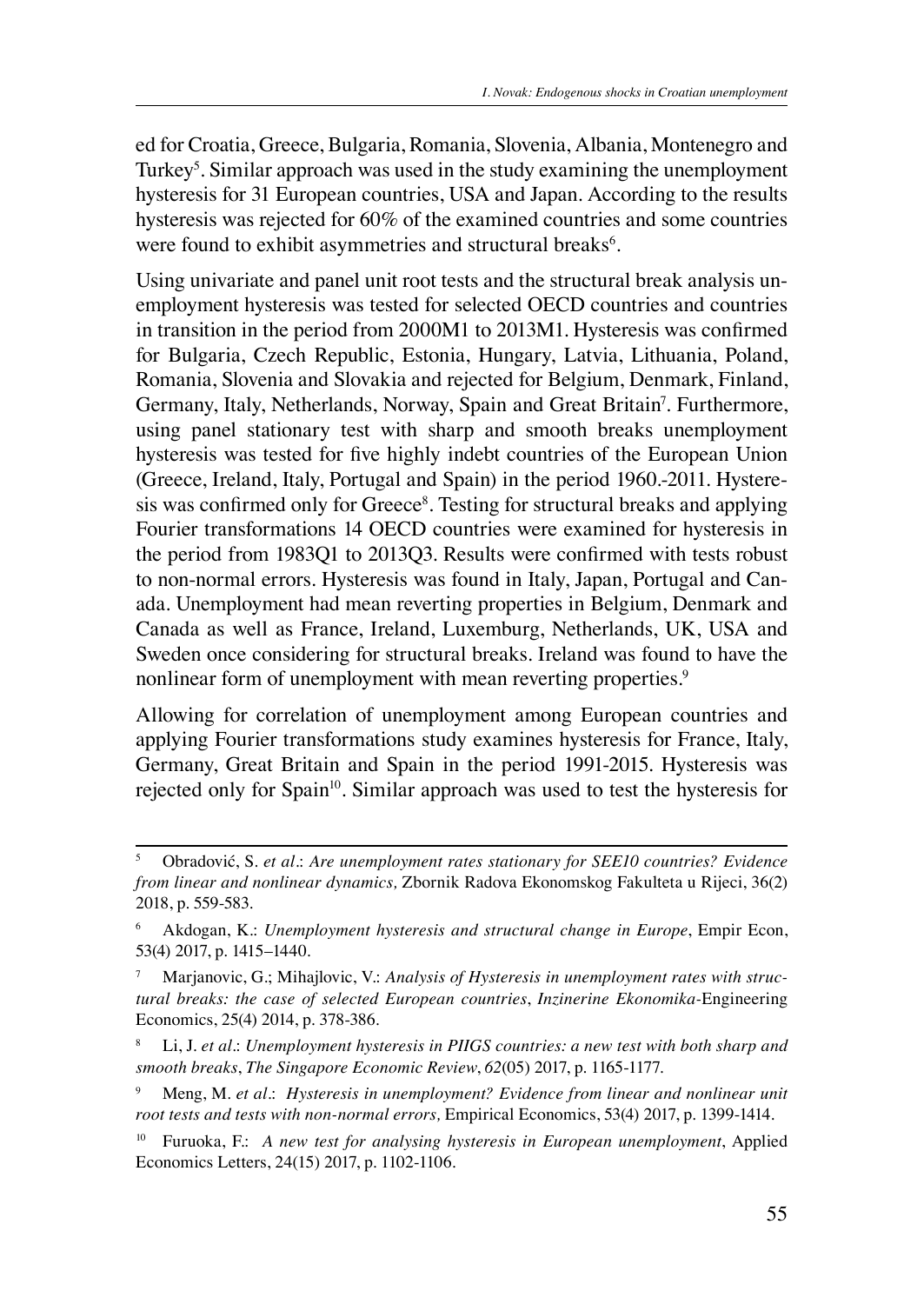Estonia, Latvia and Lithuania. According to FADF test (*Fourier Augmented Dickey-Fuller*) i SUR–FADF (extension of SUR–ADF test with Fourier transformations), Lithuania's unemployment was found to have mean reverting properties while endogenous shocks in Estonia and Latvia persisted.11 Fourier transformations were further applied for CEE countries and at least one of the applied tests rejected the hysteresis in each country except Hungary.12 Furthermore, according to bounded series unit root tests based on the Said– Dickey–Fuller test and MZ statistics unemployment hysteresis was tested for Belgium, Finland, France, Ireland, Italy, Germany and Spain in the period 1965-2013. When considering structural breaks hysteresis was confirmed for all countries.13

Using fractional integration examination of the unemployment was done for Spain in the period 1986-2016. Results revealed asymmetries and persistence of endogenous shocks. Persistence was more present in times of downturn and less in expansion.14 Unemployment in Turkey was examined in the period 1988-2013. Results revealed integration equal to or higher than 1 emphasizing importance of the corrective policy.<sup>15</sup> Croatian unemployment was examined in the period 2000-2015 exhibiting properties of fractionally integrated process. Results confirm weak stationarity, past period's dependence, long memory, mean reverting property and covariance stationarity.16 According to nonlinear multivariate singular spectrum modelling unemployment in Croatia has "partial hysteresis". Unemployment rate exhibits some properties of random walk natural unemployment hypothesis holds. Change in the unemployment rate seems to follow the business cycles repeated each 5-6 years.<sup>17</sup> Another study using fractional integration was published examining CEE countries that joined the European Union in 2004. Results stress non-stationarity of unem-

<sup>11</sup> Furuoka, F.: *Mean reversion in unemployment: New findings from the Baltic tigers*, Technological and Economic Development of Economy, 23(3) 2017, p. 462-482.

<sup>12</sup> Dursun, G.: *Unemployment Hysteresis in Central and Eastern European Countries: Further Evidence from Fourier Unit Root Tests*, 2017, EconWorld2017@Rome Proceedings, Rome, Italy

<sup>13</sup> Albulescu, C. T.; Tiwari, A. K.: Unemployment persistence in EU countries: new evidence using bounded unit root tests, Applied Economics Letters, 25(12), 2018, p. 807-810.

<sup>14</sup> Caporale, G. M.; Gil-Alana, L.: *The asymmetric behaviour of Spanish unemployment persistence*, Economics Bulletin, 38(1) 2018, p. 98-104.

<sup>15</sup> Gil-Alana, L. A. *et al*.: *Long Memory in Turkish Unemployment Rates*, Emerging Markets Finance and Trade, 55(1) 2019, p. 201–217.

<sup>16</sup> Bošnjak, M. *et al.*: *Long memory property of unemployment in Croatia*, Theory and Applications in the Knowledge Economy, 2017, p. 727.

<sup>17</sup> Skare, M.; Sinkovic, D.: *Isolating long cycles in unemployment rates of Croatia using spectral modelling*, Transformations in Business & Economics, 2016, p. *15*.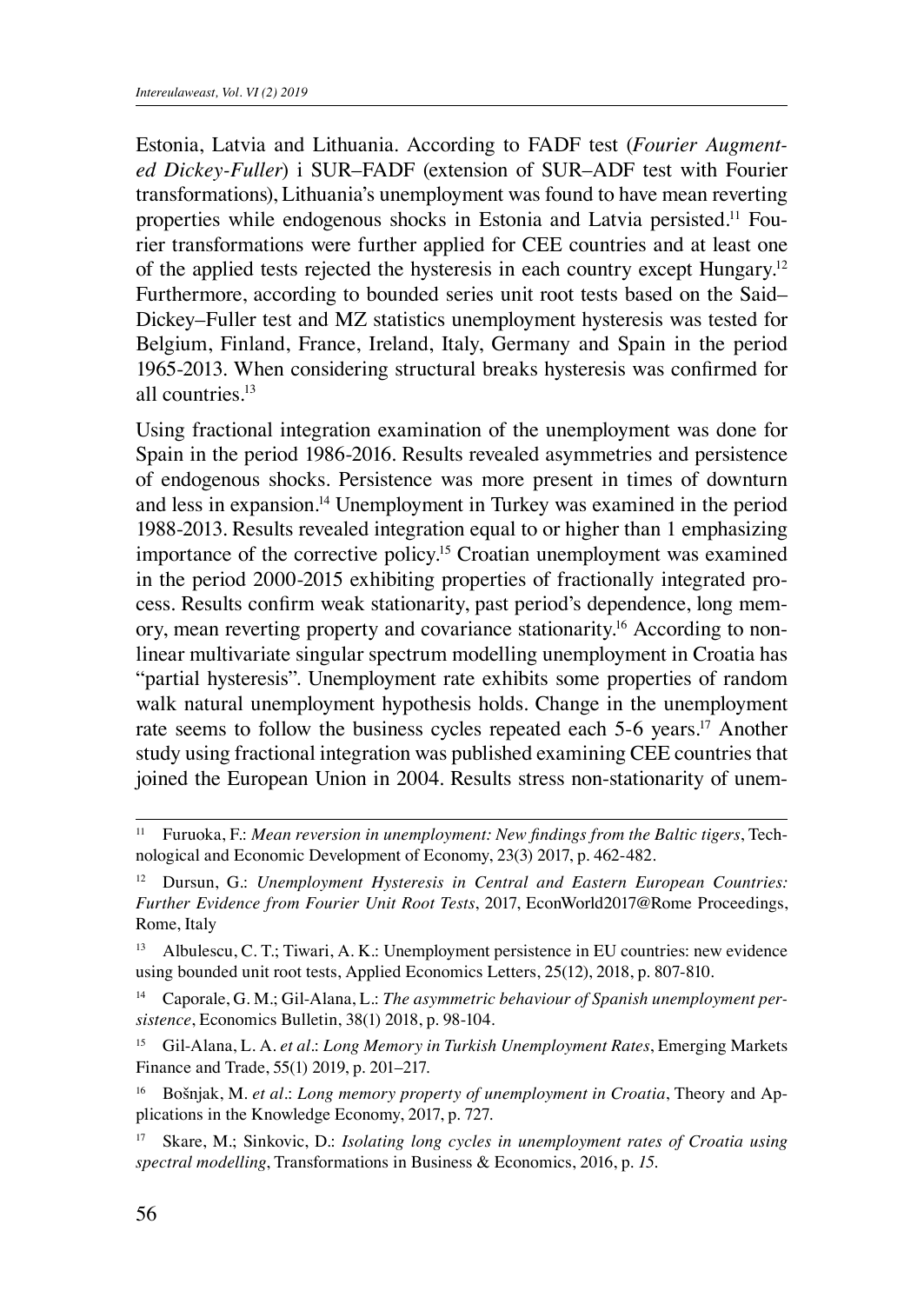ployment and long-term recovery. Highest level of persistence was present in Poland following Baltic countries, Slovakia and Czech Republic and the persistence was least present in Hungary and Slovenia.<sup>18</sup> Finally, fractional integration was employed to examine hysteresis in 11 African countries (Zambia, Tanzania, South Africa, Senegal, Nigeria, Mauritania, Malawi, Kenya, Ghana, Ethiopia and Botswana) in the period 1960-2010. Results confirmed that unemployment had no mean reverting property. It is believed that the lack of recovery is a governed by the labor market rigidity. Endogenous shocks have permanent consequences emphasizing importance of the corrective measures.19

Application of the quantile regression approach developed by Koenker and Xiao avoided some of the weaknesses of other techniques in examining stationary.20,21 Considering the nonlinear patterns quantile auto regression allows for examination of mean reverting properties enabling analysis of endogenous shocks, their size, direction and persistence.

Using quantile unit root tests endogenous shocks in unemployment were examined for 12 OECD countries. Results demonstrate asymmetric adjustments. Strong negative shocks do not persist while strong positive shocks do persist. Therefore unemployment rises quickly and drops slowly. With asymmetric adjustments conventional unit root tests may not be able to confirm stationarity. For this type of patterns quantile regression approach is recommended.<sup>22</sup> Only few more studies so far have applied this type of technique for unemployment hysteresis exploration. Two more studies examined unemployment in the USA and one examined the unemployment in 9 East European countries.

Results of the first USA unemployment study in the period from 1928-2014 was test dependent. Conventional unit root tests did not confirm the existence of unemployment hysteresis. Kolmogorov-Smirnov test also rejected the hysteresis hypothesis. Nevertheless quantile unit root tests confirmed the existence of hysteresis in  $3<sup>rd</sup>$  and  $4<sup>th</sup>$  quantile. <sup>23</sup>

<sup>18</sup> Cuestas, J. C. *et al*.: *A further investigation of unemployment persistence in European transition economies,* Journal of Comparative Economics, 39(4) 2011, p. 514-532

<sup>19</sup> Caporale, G. M.; Gil‐Alana, L. A.: *Unemployment in Africa: A Fractional Integration Approach,* South African Journal of Economics, *86*(1) 2018, p. 76-81.

<sup>20</sup> Koenker, R.; Xiao, Z.: *Unit Root Quantile Autoregression Inference*, Journal of the American Statistical Association, 99(467) 2004, p. 775-787.

<sup>21</sup> Koenker, R.; Xiao, Z.: *Quantile Autoregression.* Journal of the American Statistical Association, 101:475, 2006, p. 980-990.

<sup>&</sup>lt;sup>22</sup> Lee, C. et al.: Asymmetric behavior of unemployment rates: Evidence from the quantile *covariate unit root test*, Japan and the World Economy, 28, 2013, p. 72-84.

<sup>23</sup> Yushi, J.; Tsangyao, C.: *Bring Quantile unit root test back in testing hysteresis in unemployment for the United States*, *Romanian Journal of Economic Forecasting*, *19*(1) 2016.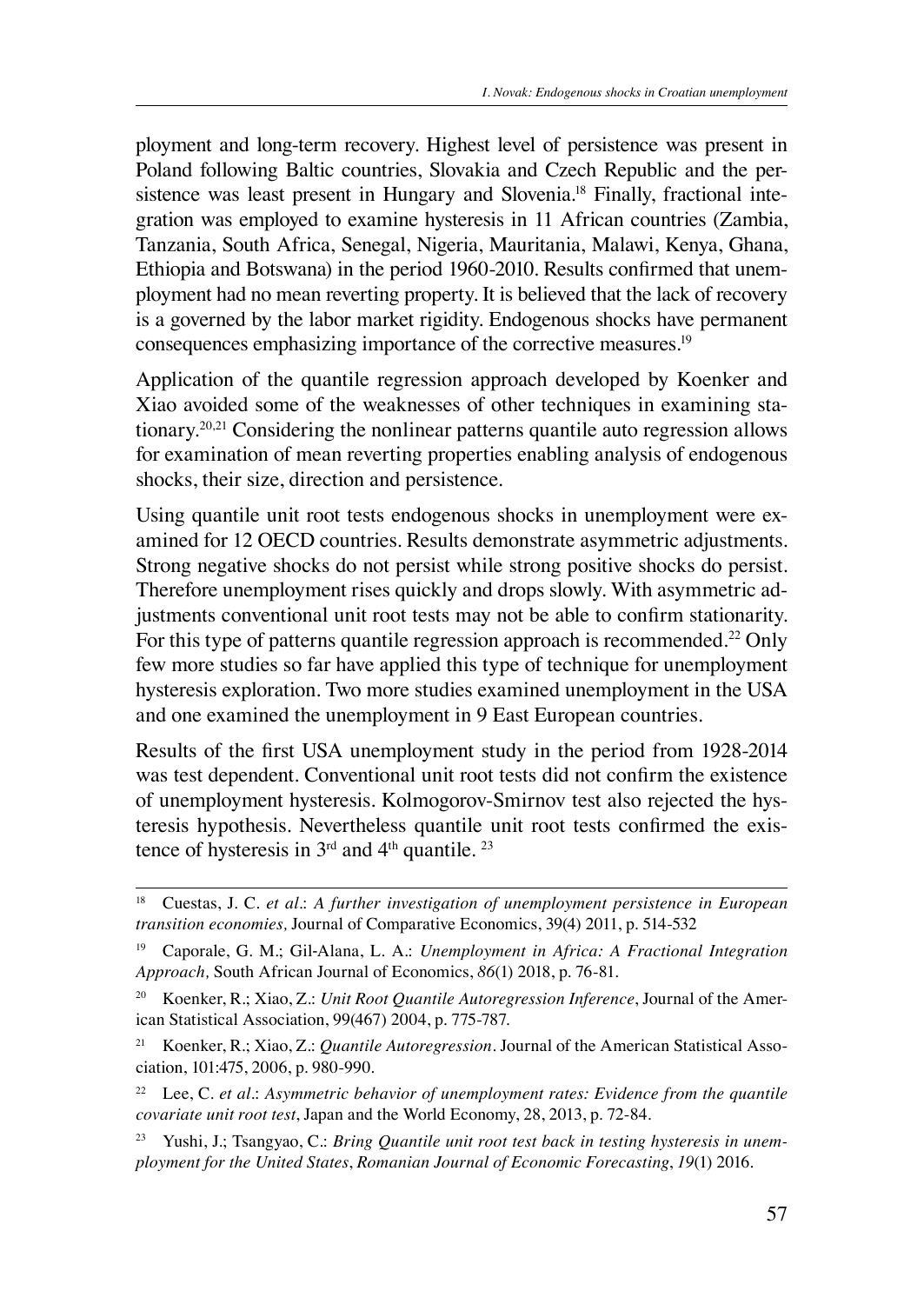USA unemployment study in the period 1976-2016 confirmed national unemployment hysteresis in periods of recession. Nineteen federal states confirmed hysteresis. Remaining federal states exhibited four types of behavior. Some states had mean reverting properties in almost all quantiles, some had hysteresis in the period of contraction and some confirmed hysteresis during expansion.24

Finally, nine East European countries were tested using quantile unit root tests with and without considering structural break along Fourier function in the period from 2000-2016. According to monthly data asymmetries and hysteresis were confirmed only for Romania and Hungary. Other examined countries were Bulgaria, Czech Republic, Slovakia, Latvia, Lithuania, Poland and Russia.25  $F_{\rm H}$  is east European countries were tested using  $F_{\rm H}$  and  $F_{\rm H}$  and  $F_{\rm H}$ 

This paper uses rather innovative approach in examination of endogenous shocks properties of the Croatian unemployment. Hungary. Other examined countries were Bulgaria, Czech Republic, Slovakia, Latvia,

### **3. METHODOLOGY AND DATA**

Seasonally adjusted quarterly unemployment data for the period 2000Q1- 2018Q4 were obtained from Eurostat. Change in the level of Croatia's unemployment may be observed in Graph 1.  $\mathcal{L}$ 

## **Graph 1 Quarterly rate of unemployment in Croatia in the period 2000Q1-** Graph 1. **2018Q4**



Source: https://ec.europa.eu/eurostat/databrowser/view/tipsun30/default/table?lang=en Source: https://ec.europa.eu/eurostat/databrowser/view/tipsun30/default/table?lang=en

<sup>&</sup>lt;sup>24</sup> Bahmani-Oskooee, M. et al.: *Testing hysteresis effect in U.S. state unemployment: new* evidence using a nonlinear quantile unit root test, Applied Economics Letters, 25(4) 2018, p. 249-253.  $(249-253)$ . Consequently entering the European Union and economic recovery (positive growth growth growth growth growth growth growth growth growth growth growth growth growth growth growth growth growth growth growth gr

<sup>&</sup>lt;sup>25</sup> Xie, H. *et al.: Revisit Hysteresis Unemployment in Eastern European Countries using* quantile Regression, Ekonomický časopis (Journal of Economics), 66(5) 2018.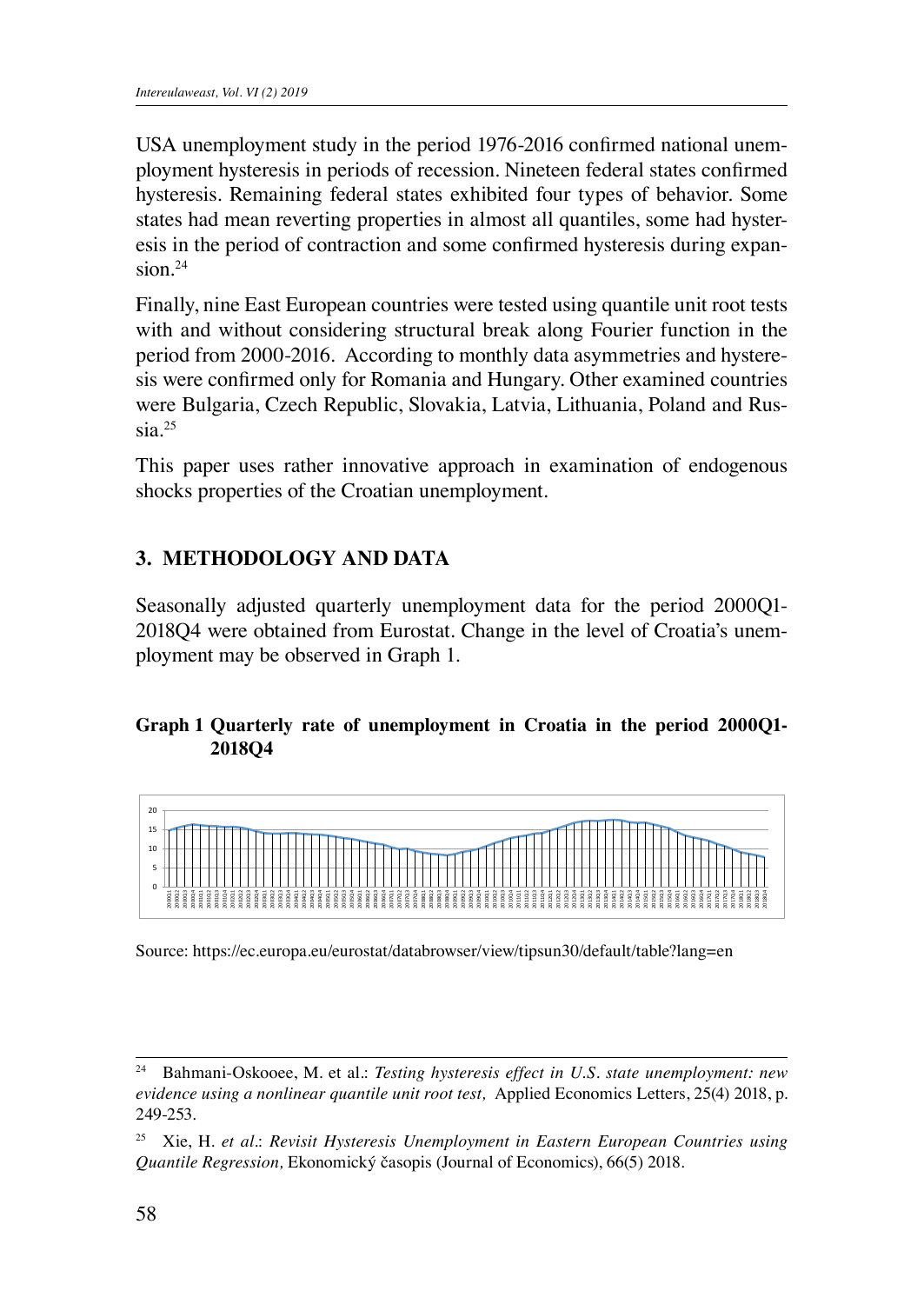Quarterly rate of unemployment in Croatia in the period 2000Q1-2018Q4 exhibits cyclical properties. Unemployment rate in Croatia was rising from the beginning of the observed period reaching the first peak in the last quarter of 2000  $(16,4\%)$ . Later on the level of unemployment was decreasing until the global financial crisis in the last quarter of 2008. Since then, the unemployment is rising reaching the second peak in the first quarter of 2014 (17,6%). Consequently entering the European Union and economic recovery (positive growth rates in 2015) unemployment continued to decrease after the first quarter of 2014. By the  $2013$  memployment continued to decrease after the first quarter of  $2014$ . By the last quarter of  $2018$  the level of unemployment has reached  $7,8\%$  (see Graph 1).

Before model estimations unemployment is tested for structural breaks. Since there was no evidence of structural breaks (see appendix 2) model variables  $\epsilon_{\text{max}}$  and  $\epsilon_{\text{max}}$  and  $\epsilon_{\text{max}}$  (1) are calculated according to the equation (1) Before model estimations unemployment is tested for structural breaks. Since

$$
dlknc_t = lknc_t - l(\overline{knc})
$$
 (1)

where:  $where:$ 

dlknc<sub>t</sub> – represents the log value of the quarterly unemployment rate in the equation (2) and according to the equation (2) and according to the equation (2) and  $\alpha$  is the equation (2) and  $\alpha$  is the equation (2) and  $\mu_{\text{ref}}$  represents the log value of the quarterly unemployment rate in the period t deducted by the log value of the quarterly unemployment rate mean, period value of the log value of the quarter

 $\frac{Rnc_t}{\sqrt{1-\frac{1}{n}}}$  – log value of the quarterly unemployment rate in period t,

 $\ell \overline{(knc)}$  – log value of the quarterly unemployment rate mean

and according to the equation (2)

$$
fdlknc_t = lknc_t - lknc_{t-1}
$$
 (2)

where:

 $fdlknc_t$  – change in the log value of the quarterly unemployment rate in period t,  $\alpha$  and  $\alpha$  value of the quarterly unchered the quarterly unchered the  $\alpha$ 

 $f knc_t$  – log value of the quarterly unemployment rate in period t

 $Rnc_{t_1}$  – log value of the quarterly unemployment rate in period t-1.

 $\mathcal{L}$  , change in the log value of the quarterly unchered the quarterly unchered the period to the period trace in period to the quarter  $\mathcal{L}$ Auto-regression model is defined according to the equation (3)

$$
dlknc_t = \alpha + \sum_{i=1}^n \beta_i \cdot dlknc_{t-i} + \varepsilon_t
$$
\n(3)

If the process is integrated order (1) shock would persist and If the process is<br>integrated order (0) its impact would dissolve in time.<sup>26</sup> When  $\sum_{i=1}^{n} \beta_i < 1$  null If the process is integrated order (1) shock would persist and if the process is If the process is integrated order (1) shock would persist and if the process is integrated order  $A_{\rm{max}}$  and  $A_{\rm{max}}$  is defined according to the equation (3) and equation (3) and  $3$ 

<sup>&</sup>lt;sup>20</sup> Yushi, J.; Tsangyao, C.: Bring Quantile unit root test back in testing hysteresis in unem-<br>ployment for the United States, Romanian Journal of Economic Forecasting, 19(1) 2016. <sup>26</sup> Yushi, J.; Tsangyao, C.: Bring Quantile unit root test back in testing hysteresis in unem- $\frac{1}{2}$  and  $\frac{1}{2}$  and  $\frac{1}{2}$  and  $\frac{1}{2}$  and  $\frac{1}{2}$  and  $\frac{1}{2}$  and  $\frac{1}{2}$  and  $\frac{1}{2}$  and  $\frac{1}{2}$  and  $\frac{1}{2}$  and  $\frac{1}{2}$  and  $\frac{1}{2}$  and  $\frac{1}{2}$  and  $\frac{1}{2}$  and  $\frac{1}{2}$  and  $\frac{1}{2}$  a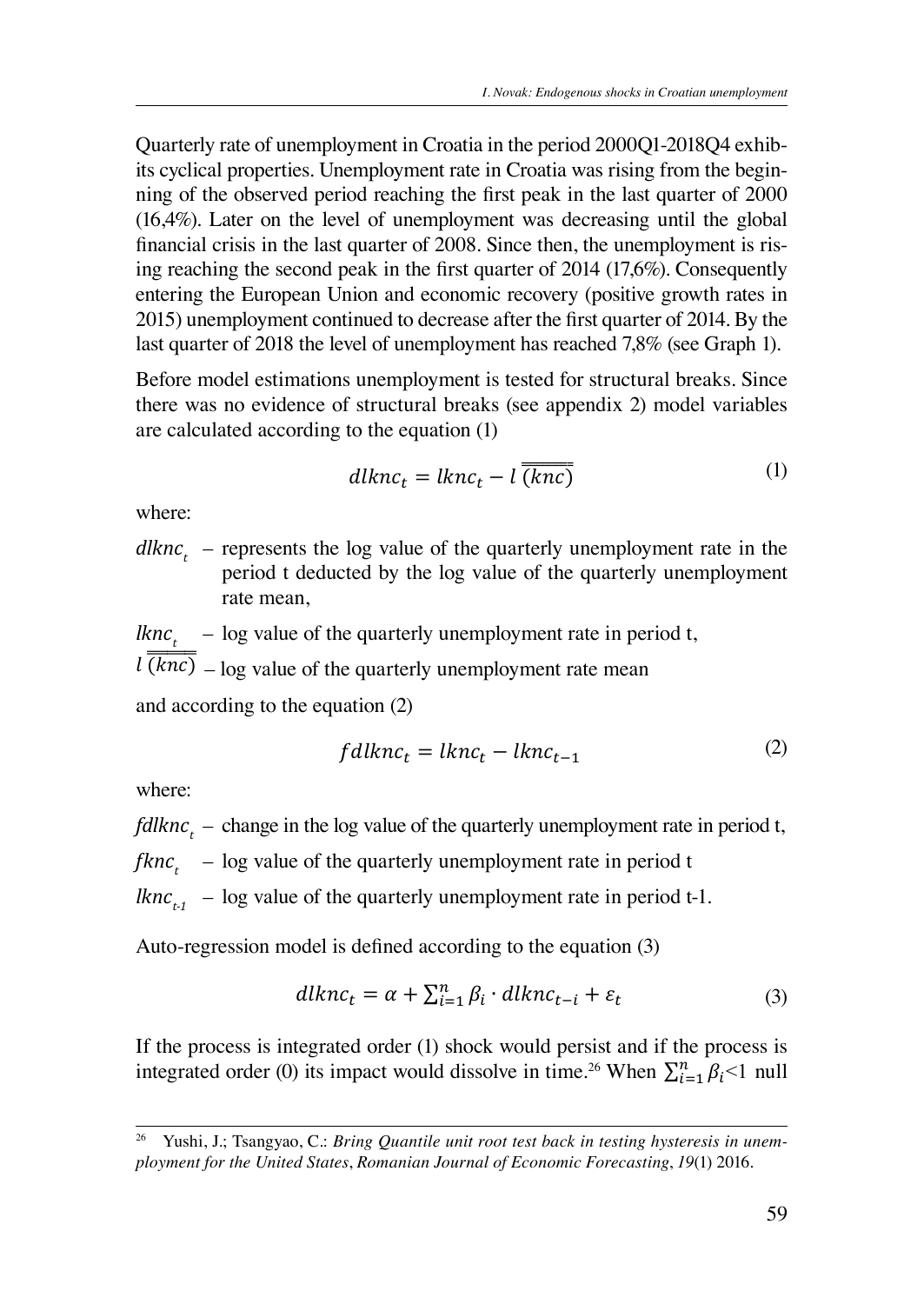If the process is integrated order (1) shock would persist and if the process is integrated order

hypothesis states that time series of unemployment is stationary and shocks dissolve. Otherwise when  $\sum_{i=1}^{n} \beta_i = 1$  alternative hypothesis states that shock will cause formation of new mean value of unemployment. Finally, according to information criteria number of lag selected equals 2. Therefore auto-regresregression process is given by the equation of  $\mathbf{S}$ sion process is given by the equation (4) and *a* represent  $\alpha$  *e i s e e automages* with *e* equation (*4*) of unexployed  $\alpha$  is stationary and shocks dissolve. Otherwise  $\alpha$  is  $\alpha$  is  $\alpha$  alternative and shocks discolvery and shocks of unemployed  $\alpha$ hypothesis states that the series of unemployment is stationary and shocks  $\Gamma_{n}^{n}$ 

$$
dlknc_t = \alpha + \beta_1 \cdot dlknc_{t-1} + \beta_1 \cdot dlknc_{t-2} + \varepsilon_t \tag{4}
$$

1 null hypothesis states that time states that time series that time series is that time series that the series

where  $\alpha$  represent intercept,  $\beta_i$  auto-regression coefficients with lag  $(i = 1, \ldots)$  $n \to \infty$  regression intercept,  $ρ<sub>i</sub>$  and  $ε$  error terms. where  $\alpha$  represent intercept,  $p_i$  anto-regression coerncients with lag  $\mu = 1, \ldots$ <br>*n*) and  $\epsilon$  error terms.  $\hat{B}$  and  $\hat{\epsilon}$  error terms.

Sum of the auto-regression coefficients  $\sum_{i=1}^{n} \beta_i$  represent the measure of the persistence in the observed time series  $(diknc_t / fdknc_t)$ .

According to the methodology developed by Koenker and Xiao auto-regression process of the second order is defined by the equation  $(5)$  $\sum_{i=1}^{n} a_i$  of  $\sum_{i=1}^{n} a_i$   $\sum_{i=1}^{n} a_i$   $\sum_{i=1}^{n} a_i$ 

$$
Q_{y_t}(\tau | y_{t-1,} y_{t-2,}) = \beta_1(\tau) \cdot y_{t-1} + \beta_2(\tau) y_{t-2} + \varepsilon(\tau) \tag{5}
$$

where  $Q_{y_t}(\tau | y_{t-1})$  represent *τ*-quantile of the unemployment series,  $\varepsilon(\tau)$ ror term  $\varepsilon(\tau)$  reflects the magnitude and direction of the endogenous shock<br>while the sum of the coefficients  $\theta(\tau)$  and  $\theta(\tau)$  reflect its parsistence. while the sum of the coefficients  $p_1(t)$  and  $p_2(t)$  reflect us persistence. *τ*-quantile of the error term  $\varepsilon(\tau)$  therefore the endogenous shock, while  $\beta(\tau)$ <br>*represent coefficient* of the auto-represent variable dependent in eventile. For represent coefficient of the auto-regression variable dependent in quantitie. En-<br>for term  $\varepsilon(\tau)$  reflects the magnitude and direction of the endogenous shock while the sum of the coefficients  $\beta_1(\tau)$  and  $\beta_2(\tau)$  reflect its persistence.  $\tau$ -quantile of the error term  $\varepsilon(t)$  difference the endogenous shock, while  $\rho(t)$  represent coefficient of the auto-regression variable dependent in quantile. Er- $\frac{u}{r}$ 

Standard errors are calculated according to Hall and Sheather assuming local meanty of the conditioned quantitie function. More about quantitie auto-re-<br>gression used in this paper could be found in the pioneer work of Koenker and  $\frac{\text{F}}{\text{X}}$ iao.<sup>27</sup>  $\overline{a}$  its persistence. linearity of the conditioned quantile function. More about quantile auto-re- $X$ iao.<sup>27</sup> Standard errors are calculated according to Hall and Sheather assuming local  $\Gamma$ condition. More about  $\Gamma$ 

#### $\alpha$  is a property  $\alpha$  is a paper could be about  $\alpha$ found international model of Koenker and Xiao. **4. EMPIRICAL RESULTS 4. EMPIRICAL RESULTS**

before further examination descriptive statistics for Croatian quarterly anemployment in the period 2000Q1-2018Q4 are summarized in Table 1. Before further examination descriptive statistics for Croatian quarterly unem-

-0,093\* 0,80\* -1,0\* 0,45806\* 0,2112\* 2,3229\* 1,9901\*

<sup>&</sup>lt;sup>27</sup> Koenker, R.; Xiao, Z.: *Unit Root Quantile Autoregression Inference*, Journal of the American Statistical Association, 99(467) 2004, p. 775-787. 13,27 17,27 17,27 17,27 17,27 17,27 17,27 17,27 17,27 17,2728 -0,5728 -0,5728 -0,5728 -0,5728 -0,5728 -0,5728  $\frac{0.981}{0.981}$   $\frac{0.81}{0.981}$   $\frac{0.81}{0.981}$   $\frac{0.981}{0.981}$   $\frac{0.981}{0.981}$   $\frac{0.781}{0.981}$   $\frac{0.778}{0.981}$   $\frac{0.778}{0.981}$   $\frac{0.778}{0.981}$   $\frac{0.778}{0.981}$   $\frac{0.778}{0.981}$   $\frac{0.778}{0.981}$   $\frac{0.7$  $\ldots$  and  $\ldots$  the continuous of the period the period the period the period the  $\ldots$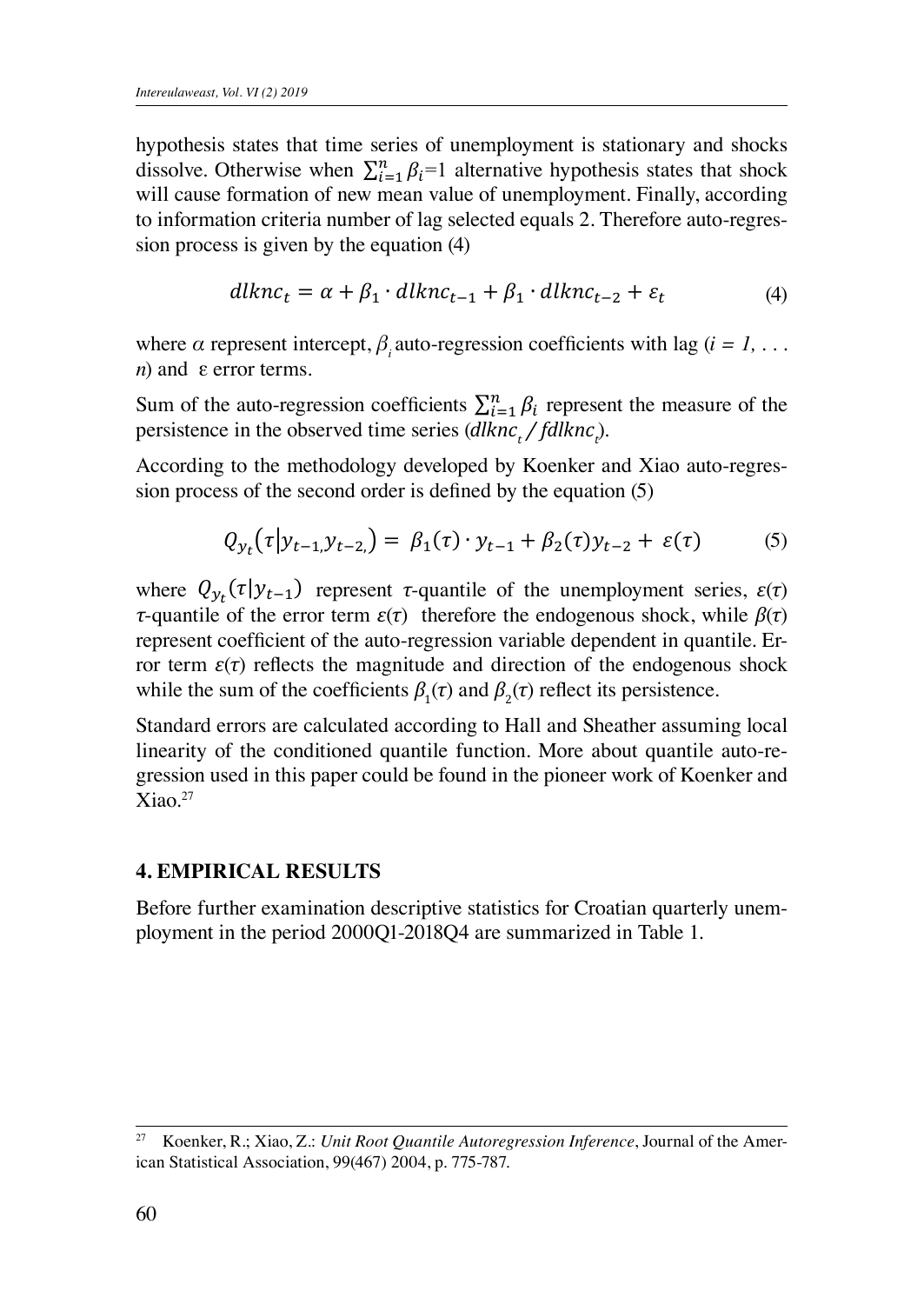| Average   | Max     | Min     |          |           |         | Std.dev.   Asymmetry   Skewness   Jarque-Bera |
|-----------|---------|---------|----------|-----------|---------|-----------------------------------------------|
| 13.27     | 17.6    | 7.8     | 2.83653  | $-0.5728$ | 2.1712  | 6.3321                                        |
| $-0.093*$ | $0.80*$ | $-1.0*$ | 0.45806* | $0.2112*$ | 2.3229* | 1.9901*                                       |

#### **Table 1. Quarterly rate of unemployment in Croatia in the period from 2000Q1 to 2018Q4**

\*log value of the quarterly unemployment in the period t deducted by the log value of the quarterly unemployment mean

Source: Author's calculation

Average quarterly unemployment in the observed period 2000Q1-2018Q4 was 13,3%. According to average rate Croatia is the  $4<sup>th</sup>$  country of EU with the highest rate of unemployment. Only Slovakia, Greece and Spain had a higher rate of unemployment respectively 13,8%, 15,6% and 15,9%. (See Appendix 1b). Lowest level of the unemployment was 7,8% and highest level of the unemployment was 17,6%. Distribution has mild negative asymmetry -0,2878 and skewness 1,92587. Jarque Bera test result underlines deviations from the normal distributions advising quantile auto-regression approach.<sup>28</sup> Change in the level of the unemployment on average (first differences) was -0,093. The most significant increase in the quarterly level of the unemployment was 0,8 and the most significant decrease in the quarterly level of the unemployment was -1,0. Distribution has mild positive asymmetry (0,21112) and skewness 2,3229.

Following Table 2 contains estimates of unit root testing for quarterly unemployment data in Croatia in the period from 2000Q1 to 2018Q4 using conventional tests.

<sup>28</sup> Blanchard, O.: Should We Reject the Natural Rate Hypothesis?. *Journal of Economic Perspectives*, 32(2) 2018, p. 97-120.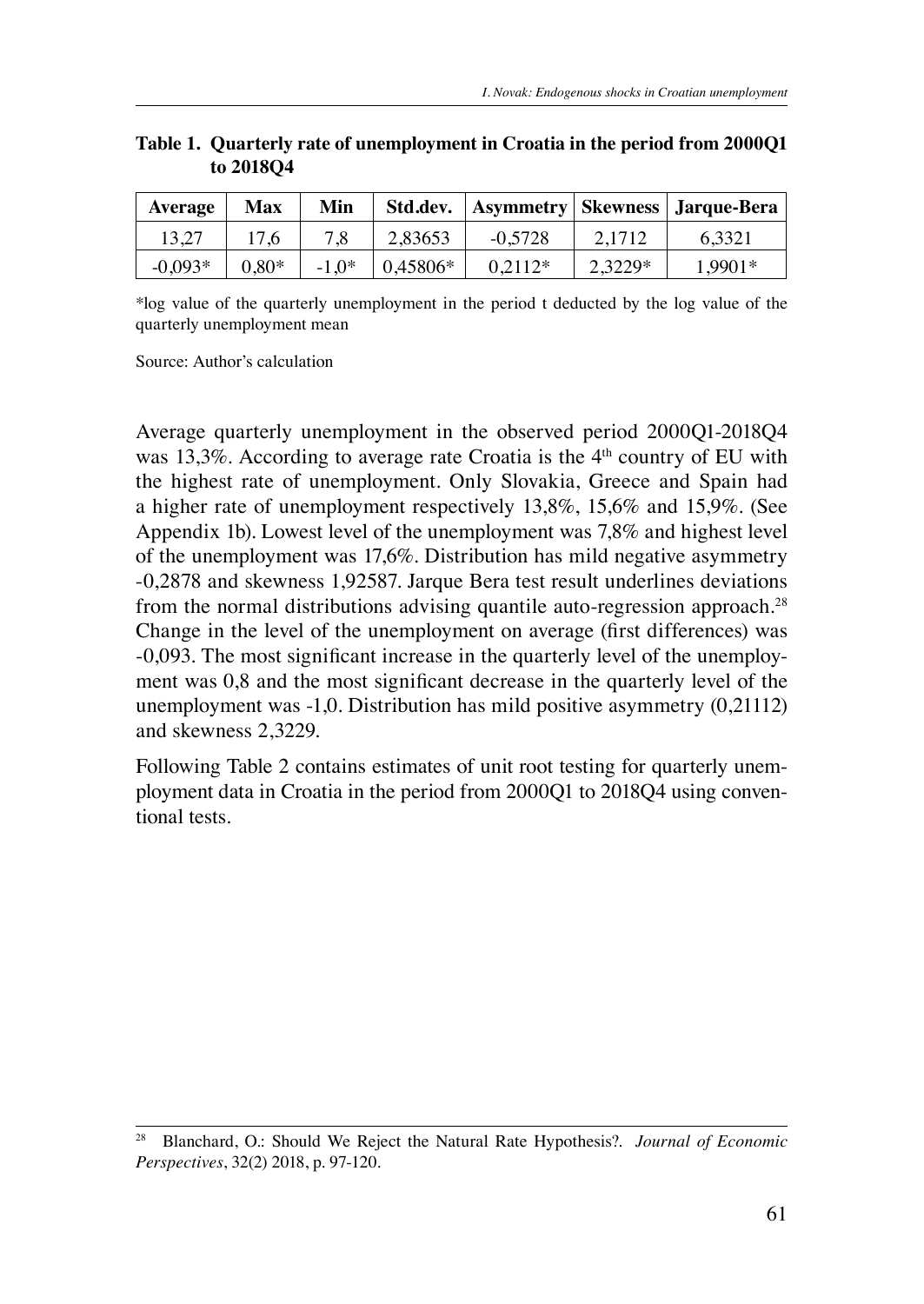|                       | In levels<br>(trend and<br>constant) | In levels<br>(constant) | <b>First</b><br>differences<br>(trend and<br>constant) | First<br>differences<br>(constant) |
|-----------------------|--------------------------------------|-------------------------|--------------------------------------------------------|------------------------------------|
| Name of the test      | Test statistic                       | Test statistic          | Test statistic                                         | Test statistic                     |
| ADF test              | $-2,8363$                            | $-2,8284$               | $-2,8258$                                              | $-2,7807$                          |
| Level of significance | Critical<br>values                   | Critical<br>values      | Critical<br>values                                     | Critical<br>values                 |
| $1\%$                 | $-4,0906$                            | $-3,5242$               | $-4,0868$                                              | $-3,5215$                          |
| 5%                    | $-3,4734$                            | $-2,9023$               | $-3,4716$                                              | $-2,9012$                          |
| $10\%$                | $-3,1639$                            | $-2,5885$               | $-3,1629$                                              | $-2,5879$                          |
| Name of the test      | Test statistic                       | Test statistic          | Test statistic                                         | Test statistic                     |
| Phillips-Perron       | $-0,9979$                            | $-0,8770$               | $-2,7166$                                              | $-2,6655$                          |
| Level of significance | Critical<br>values                   | Critical<br>values      | Critical<br>values                                     | Critical<br>values                 |
| $1\%$                 | $-4,0850$                            | $-3,5203$               | $-4,0868$                                              | $-3,5215$                          |
| 5%                    | $-3,4708$                            | 2,9006                  | $-3,4716$                                              | $-2,9012$                          |
| $10\%$                | $-3,1624$                            | $-2,5876$               | $-3,1629$                                              | $-2,5879$                          |
| Name of the test      | Test statistic                       | Test statistic          | Test statistic                                         | Test statistic                     |
| <b>KPSS</b>           | 0,1357                               | 0,1469                  | $-0,1682$                                              | $-0,2033$                          |
|                       | Critical                             | Critical                | Critical                                               | Critical                           |
| Level of significance | values                               | values                  | values                                                 | values                             |
| $1\%$                 | 0,2160                               | 0,7390                  | 0,2160                                                 | 0,7390                             |
| 5%                    | 0,1460                               | 0,4630                  | 0,1460                                                 | 0,4630                             |
| 10%                   | 0,1190                               | 0,3470                  | 0,1190                                                 | 0,3470                             |

#### **Table 2. Unit root testing for the quarterly unemployment rate in Croatia in the period 2000Q1-2018Q4**

Source: Author's calculation

Augmented Dickey-Fuller test suggests that there is a unit root in time series of Croatian unemployment rate in levels and first differences according to 1% level of significance. Phillips-Perron test also suggests there is a unit root in time series of Croatian unemployment in levels and first differences according to 1% level of significance. Nevertheless, Kwiatkowski-Phillips-Schmidt-Shin test with the null hypothesis stating that the time series of the Croatian unemployment rate is stationary is not able to reject the null hypothesis either in levels or first differences according to 1% level of significance. Inconsistent results of conventional unit root tests may reflect non-linear properties of time series and quantile auto-regression approach is advisable for modelling this type of patterns.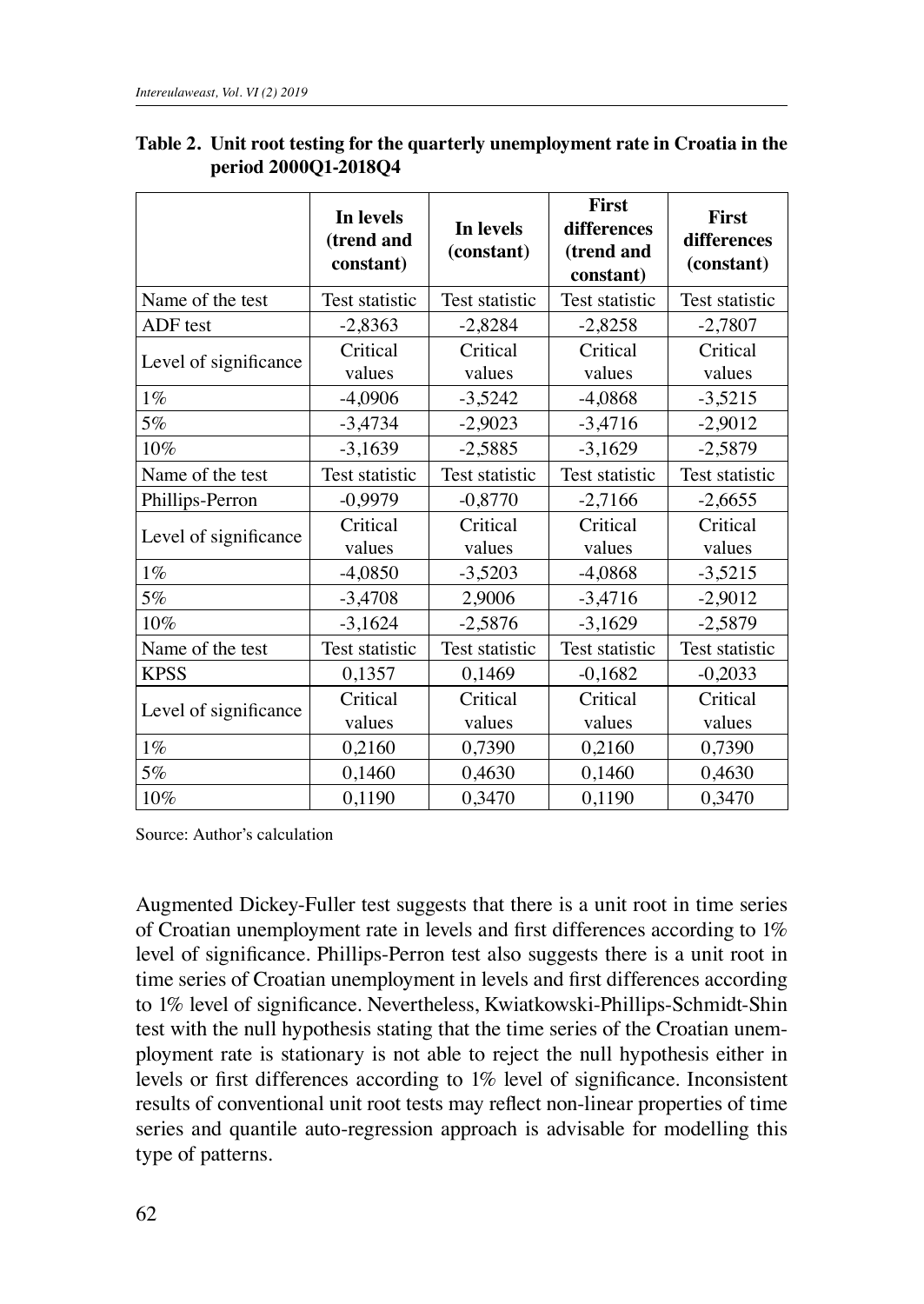Following Table 3 contains quantile auto-regression estimates for the Croatian unemployment rate.

| $Q(\tau)$ | $\alpha_{n}(\tau)$ | t-stat  | p    | $\alpha_{i}(\tau)$ | t-stat | p    | $\alpha$ <sub>2</sub> $(\tau)$ | t-stat   | p    | $\alpha_{1}(\tau)+\alpha_{2}(\tau)$ |
|-----------|--------------------|---------|------|--------------------|--------|------|--------------------------------|----------|------|-------------------------------------|
| 0,1       | $-0,02658$         | $-2,59$ | 0,01 | 1,91755            | 7,83   | 0,00 | $-0.90970$                     | $-3,58$  | 0,00 | 1,00785                             |
| 0,2       | $-0,01846$         | $-4,60$ | 0,00 | 1,81873            | 17,40  | 0,00 | $-0,80733$                     | $-7,73$  | 0,00 | 1,01140                             |
| 0,3       | $-0.01077$         | $-3,46$ | 0,00 | 1,80257            | 21,52  | 0,00 | $-0,80193$                     | $-9,33$  | 0,00 | 1,00064                             |
| 0,4       | $-0.00781$         | $-2,25$ | 0,03 | 1.79680            | 21,21  | 0.00 | $-0.80315$                     | $-9,03$  | 0.00 | 0.99365                             |
| 0,5       | $-0,00262$         | $-0,81$ | 0,42 | 1,80665            | 23,11  | 0,00 | $-0,82510$                     | $-9.99$  | 0,00 | 0,98155                             |
| 0,6       | 0,00243            | 0.79    | 0.43 | 1.86125            | 23,57  | 0.00 | $-0.88954$                     | $-10,82$ | 0.00 | 0.97171                             |
| 0,7       | 0,00779            | 2,06    | 0,04 | 1,85638            | 18,39  | 0,00 | $-0,89752$                     | $-8,78$  | 0,00 | 0,95886                             |
| 0,8       | 0.01303            | 3,43    | 0.00 | 1.81832            | 20,45  | 0.00 | $-0,85914$                     | $-10.35$ | 0.00 | 0.95918                             |
| 0,9       | 0,02263            | 2,54    | 0.01 | 1.69958            | 8,34   | 0,00 | $-0,74445$                     | $-3,43$  | 0,00 | 0,95513                             |

**Table 3. Estimates of the quantile auto-regression for the Croatian quarterly unemployment rate** 

Source: Author's calculation

Estimates of the quantile auto-regression confirm persistence and asymmetric properties of the unemployment rate in Croatia. Strong negative shocks (decrease of the rate of unemployment) are highly persistent and moderate/mild negative shocks are less persistent. Positive shocks have even less persistence. Decreasing level of the unemployment rate has the highest level of persistence while increasing level of the unemployment rate persist but relatively less. Accordingly, depending on direction of the endogenous shock, rate of the unemployment has asymmetric properties.

Endogenous shocks in Croatian unemployment tend to persist. Consequently strong positive shocks result in higher average level of unemployment. This information may be interesting for policy creators considering to alleviate negative effects of endogenous shocks of unemployment.

Estimates given in Table 3 are illustrated in the Appendix 3. Since the sum of auto-regression coefficients are more than 1 for strong positive shocks, quantile auto-regression estimates are further calculated for the speed of adjustment of the unemployment rate (first differences). Accordingly, Table 4 contains quantile auto-regression estimates for the Croatian unemployment rate speed of adjustment (first differences).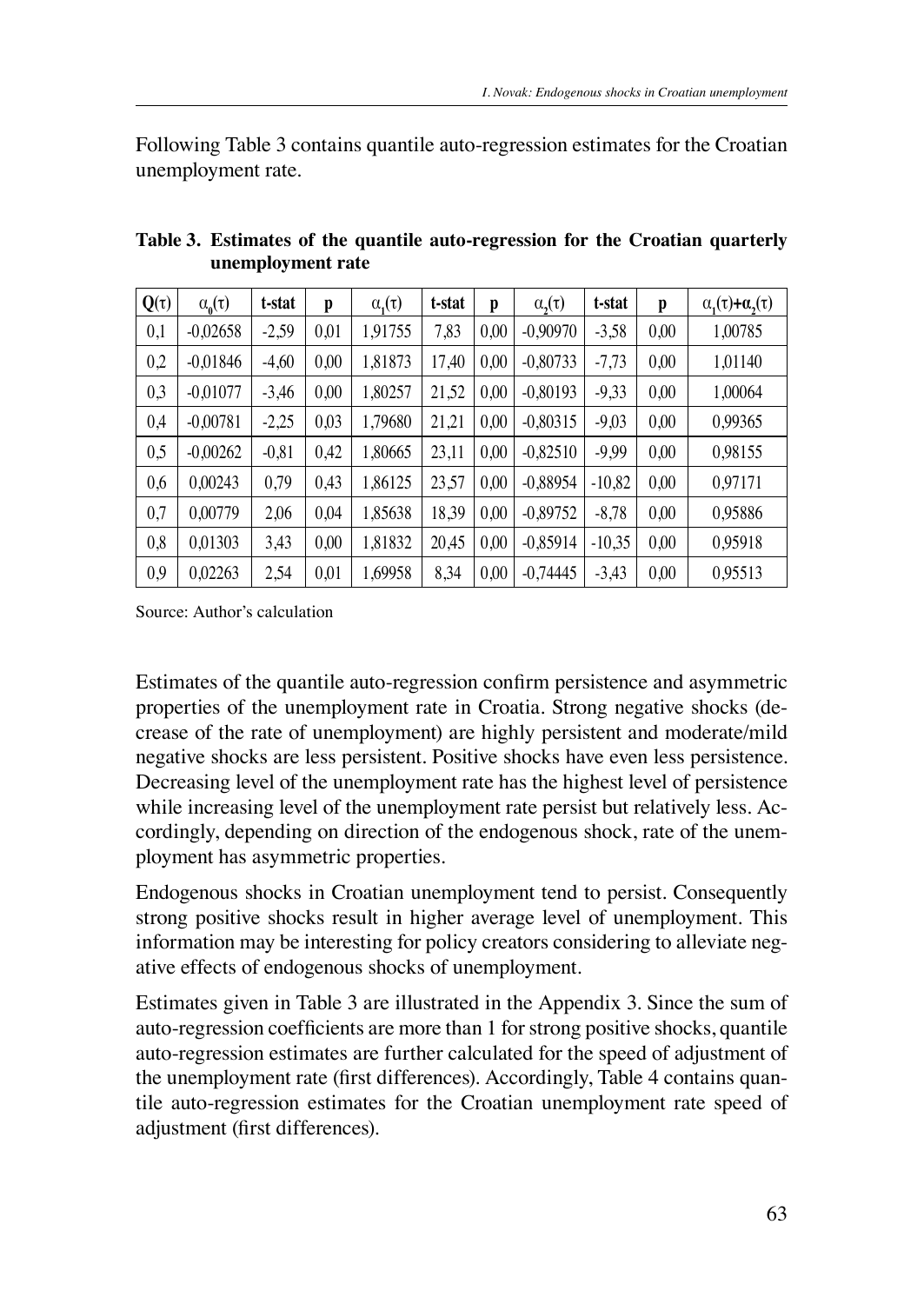| $Q(\tau)$ | $\alpha_{\alpha}(\tau)$ | t-stat  | p    | $\alpha_{i}(\tau)$ | t-stat | p    | $\alpha$ <sub>2</sub> $(\tau)$ | t-stat  | p    | $\alpha_{1}(\tau)+\alpha_{2}(\tau)$ |
|-----------|-------------------------|---------|------|--------------------|--------|------|--------------------------------|---------|------|-------------------------------------|
| 0,1       | $-0,02526$              | $-5.36$ | 0.00 | 0,42525            | 1,61   | 0,11 | 0,61614                        | 2.41    | 0,02 | 1.04139                             |
| 0,2       | $-0.01968$              | $-5.72$ | 0.00 | 0.46650            | 2,65   | 0,01 | 0,47621                        | 2,37    | 0,02 | 0,94271                             |
| 0,3       | $-0.01384$              | $-4.23$ | 0.00 | 0,54367            | 4,29   | 0.00 | 0,32026                        | 2,99    | 0.00 | 0,86393                             |
| 0,4       | $-0.00915$              | $-2.94$ | 0.00 | 0.59991            | 3,55   | 0.00 | 0,16550                        | 1.05    | 0.30 | 0,76541                             |
| 0,5       | $-0.00478$              | $-1,45$ | 0.15 | 0.67096            | 8,26   | 0.00 | 0,11739                        | 1,23    | 0,22 | 0,78835                             |
| 0,6       | 0.00205                 | 0.55    | 0.59 | 0.76811            | 8.48   | 0.00 | 0.06681                        | 0.64    | 0,52 | 0,83492                             |
| 0,7       | 0,00806                 | 2.20    | 0.03 | 0,75447            | 6,70   | 0.00 | 0,13229                        | 1.09    | 0.28 | 0,88676                             |
| 0,8       | 0.01210                 | 2.73    | 0.01 | 0.80423            | 7,13   | 0.00 | 0,10900                        | 0.83    | 0,41 | 0.91323                             |
| 0.9       | 0.02262                 | 3.34    | 0.00 | 0,90732            | 3.33   | 0.00 | $-0.04672$                     | $-0.17$ | 0.87 | 0.86060                             |

**Table 4. Estimates of the quantile auto-regression for the Croatian unemployment speed of adjustment rate (first differences)**

Source: Author's calculation

Estimates of the quantile auto-regression confirm the persistence in the speed of adjustment of the Croatian unemployment rate. Strong negative shocks depended only on the second order coefficient. Strong negative shocks in the speed of adjustment of the unemployment rate persist. Moderate negative shocks depend on first and second order coefficients and also persist. Mild negative shocks and positive shocks depend only on the first order coefficient and shocks persist relatively less. To summarize, speed of the adjustment of the unemployment rate in Croatia will depend on the previous periods and any change will persist. Estimates given in Table 4 are illustrated in the Appendix 4.

Persistence in the endogenous shock of unemployment may result from the specific properties of the labor market. Labor market may vary in between structuralist models and hysteresis. In the case of European countries labor markets are relatively rigid<sup>29</sup>. Once permanently employed people are rarely laid off and when they are they tend to stay unemployed especially when coupled with the economic downturn.<sup>30</sup> Although most of the Croatian unemployment is attributed to less educated people unemployment of highly educated people has raised even more quickly in the period 2008-2015.31 Croatian labor market is fragmented, inappropriately structured and has unfavorable dyna-

<sup>29</sup> Caporale, G. M.; Gil‐Alana, L. A.: *Unemployment in Africa: A Fractional Integration Approach,* South African Journal of Economics, *86*(1) 2018, p. 76-81.

<sup>30</sup> Bejaković, P.: *Mjere za ublažavanje dugotrajne nezaposlenosti u Hrvatskoj*. Političke analize, 9 (33-34) 2018, p. 36-43.

<sup>31</sup> Obadić, A.: *Nezaposlenost mladih I usklađenost obrazovnog sustava s potrebama tržišta rada,* Ekonomska misao i praksa, (1) 2017, p. 129-150.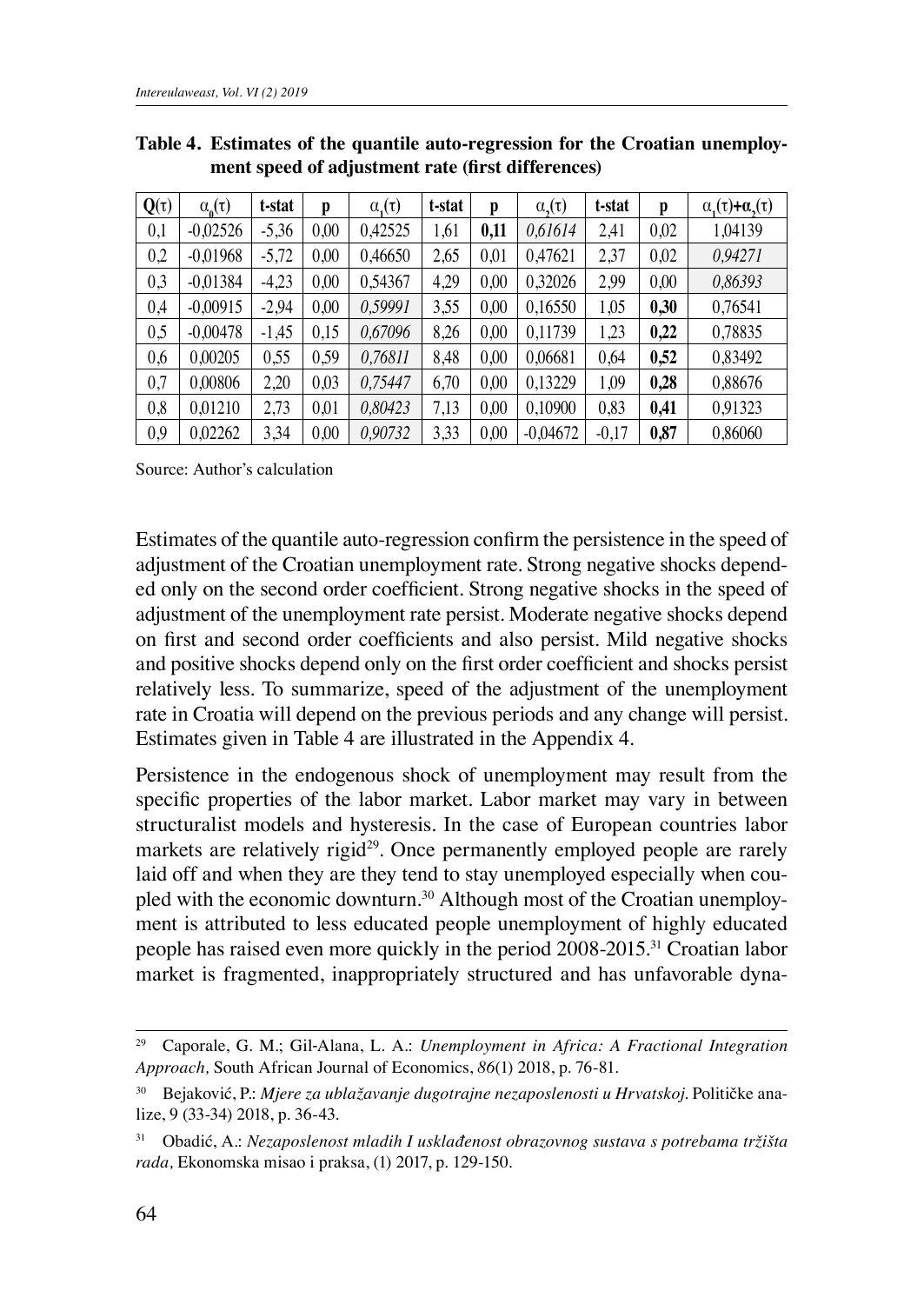mics. Relatively high level of unemployment may be attributed to demography, insufficient flexibility, pension system and discrepancies between education and labor demand.32 These properties represent important foundation for policy makers aiming to solve the problem of relatively high level of unemployment in Croatia.

### **5. CONCLUSION**

According to the results of the empirical research in this paper there are several conclusions. Unemployment in Croatia belongs to EU countries with the highest rate of unemployment. Furthermore, unemployment in Croatia has asymmetric properties and inherent hysteresis. Endogenous shocks have longterm consequences making corrective policy very important in reducing negative effects of rising unemployment. Absence of adequate policy aiming to alleviate discrepancies in the labor market may result in long-term higher rates of unemployment with further drag to the national economy. Results of the previous research and this paper emphasize the importance of policy measures. Corrective policy is often inhibited by the lack of resources but careful selection of measures may compensate for this constraint.

### **APPENDIX 1**

**a) Unemployment rate for European countries, 2000Q1-2018Q4, quarterly data, seasonally adjusted** 



Source: https://ec.europa.eu/eurostat/databrowser/view/tipsun30/default/table?lang=en Source: https://ec.europa.eu/eurostat/databrowser/view/tipsun30/default/table?lang=en

<sup>&</sup>lt;sup>32</sup> Bošnjak, M. *et al.: Long memory property of unemployment in Croatia*, Theory and Applications in the Knowledge Economy, 2017, p. 727.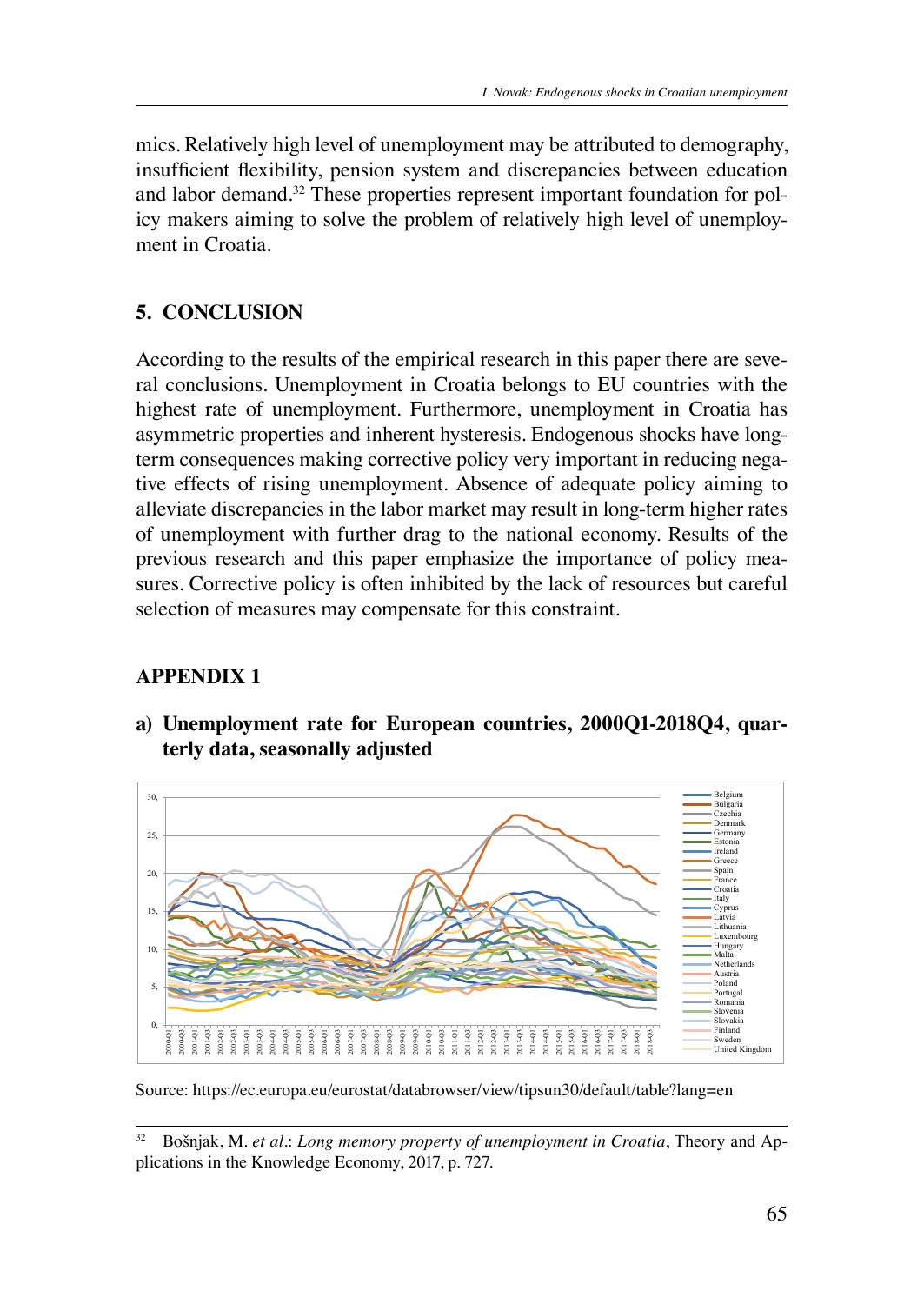

# **b) Average unemployment rate for the European countries, 2000Q1- 2018Q4, quarterly data, seasonally adjusted** b) Average unemployment rate for the European countries, 2000Q1-2018Q4, quarterly data, seasonally adjusted

Source: https://ec.europa.eu/eurostat/databrowser/view/tipsun30/default/table?lang=en Source: https://ec.europa.eu/eurostat/databrowser/view/tipsun30/default/table?lang=en

### **APPENDIX 2**

a) Structural break detection in quarterly unemployment in Croatia in the period2000Q1-2018Q4, axis x – time, axis y – log quarterly unem**ployment rate deducted by average**



Source: Author's calculation Source: Author's calculation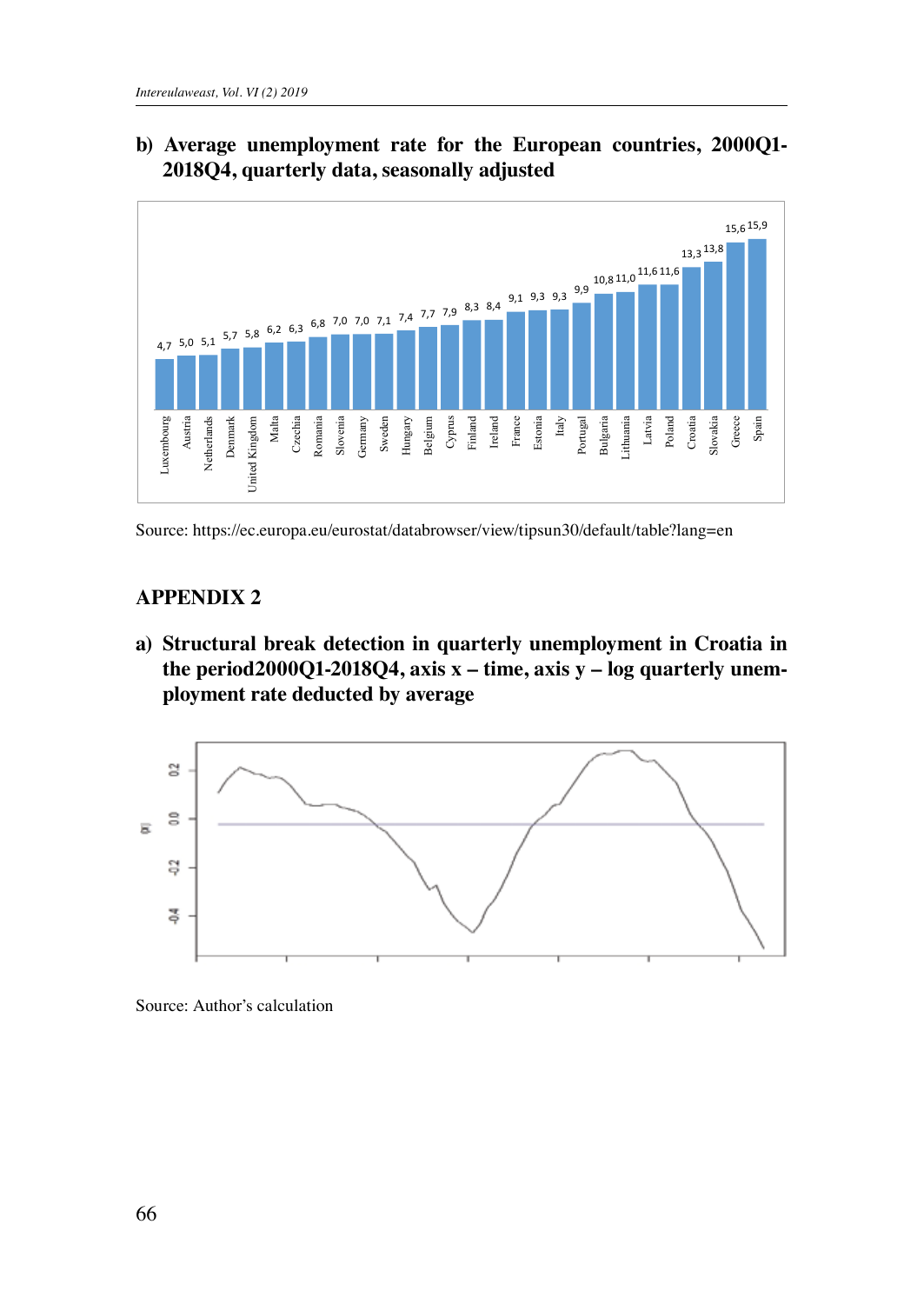**b) Structural break detection in adjustment rate of quarterly unemploy**ment in Croatia in the period2000Q1-2018Q4, axis x – time, axis y – ment in Croatia in the period2000Q1-2010Q1, and in adjustment period in the period2000Q1-2010Q1, and in the period2000 2018Q4, axis x – time, axis y – adjustment rate of quarterly unemployment



Source: Author's calculation Source: Author's calculation

### **APPENDIX 3.**

Source: Author's calculation

Graphical illustration of quantile auto-regression coefficients for speed of adjustment of quarterly unemployment in Croatia in the period 2000Q1-2018Q4: intercept (α), auto-regression coefficients  $\beta_1 \& \beta_2$  across quantiles, axis x – quantiles, axis  $y$  – value of the coefficient



Source: Author's calculation Source: Author's calculation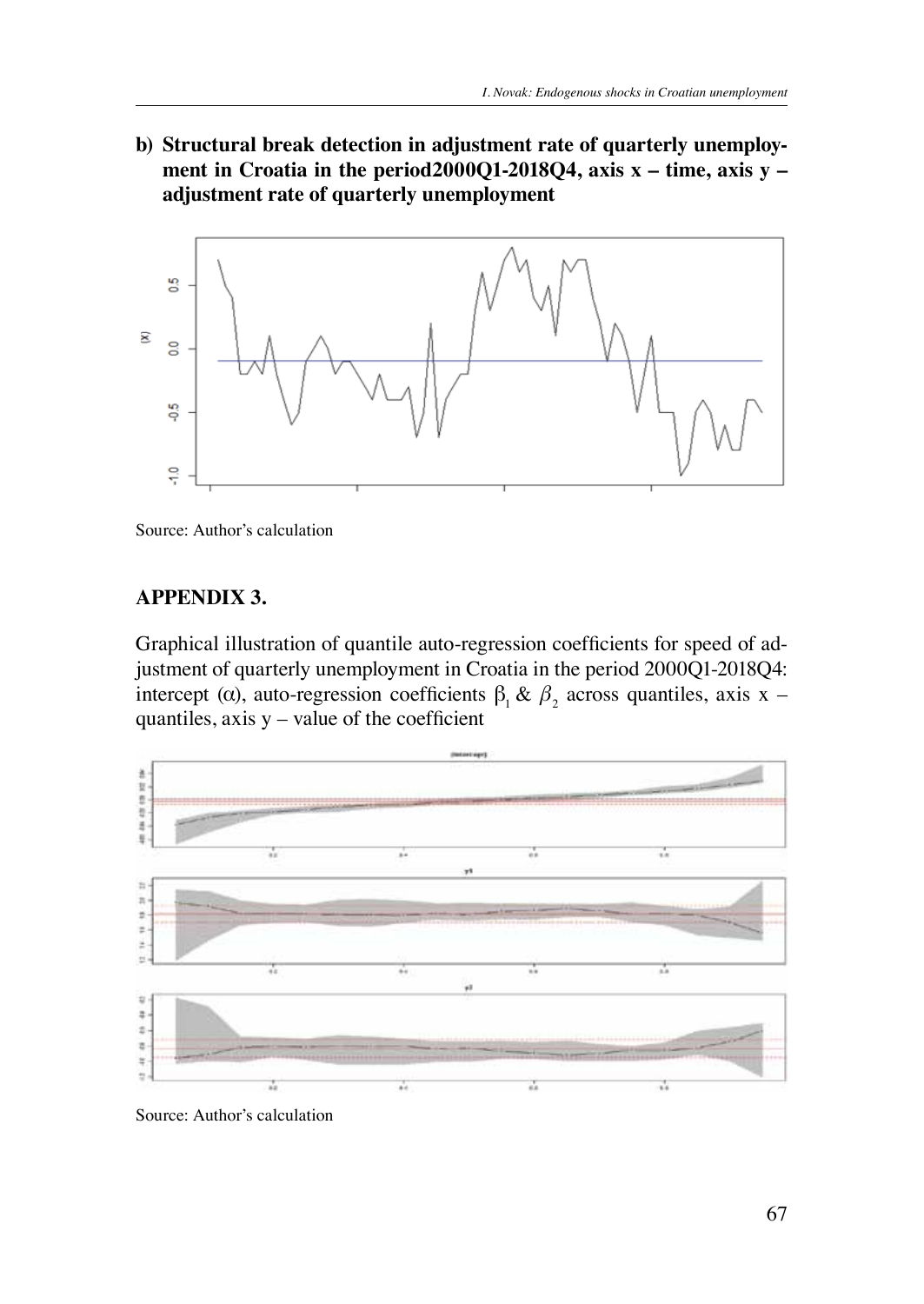## **APPENDIX 4**

Graphical illustration of quantile auto-regression coefficients for quarterly unemployment in Croatia in the period 2000Q1-2018Q4: intercept  $(\alpha)$ , auto-regression coefficients  $\beta_1 \& \beta_2$  across quantiles, axis x -quantiles, axis y - value of the coefficient or the coefficient



Source: Author's calculation

### **LITERATURE**

- 1. Akdogan, K. (2017). Unemployment hysteresis and structural change in Europe, *Empir Econ*, 53(4), 1415–1440. −DOI: https://doi.org/10.1007/s00181-016-1171-8
- 2. Albulescu, C. T. & Tiwari, A. K. (2018). Unemployment persistence in EU countries: new evidence using bounded unit root tests. *Applied Economics Letters*, 25(12), 807-810. −DOI: https://doi.org/10.1080/13504851.2017.1368979
- 3. Bahmani-Oskooee, M., Chang, T. & Ranjbar, O. (2018). Testing hysteresis effect in U.S. state unemployment: new evidence using a nonlinear quantile unit root test. *Applied Economics Letters*, 25(4), 249-253. −DOI: https://doi.org/10.1080/13504851.2017.1316477
- 4. Bečić, M. (2014). Preobrazovanost na tržištu rada Republike Hrvatske. *Privredna kretanja i ekonomska politika*, 23 (1 (134)), 9-36. Downloaded from: https://hrcak.srce.hr/125491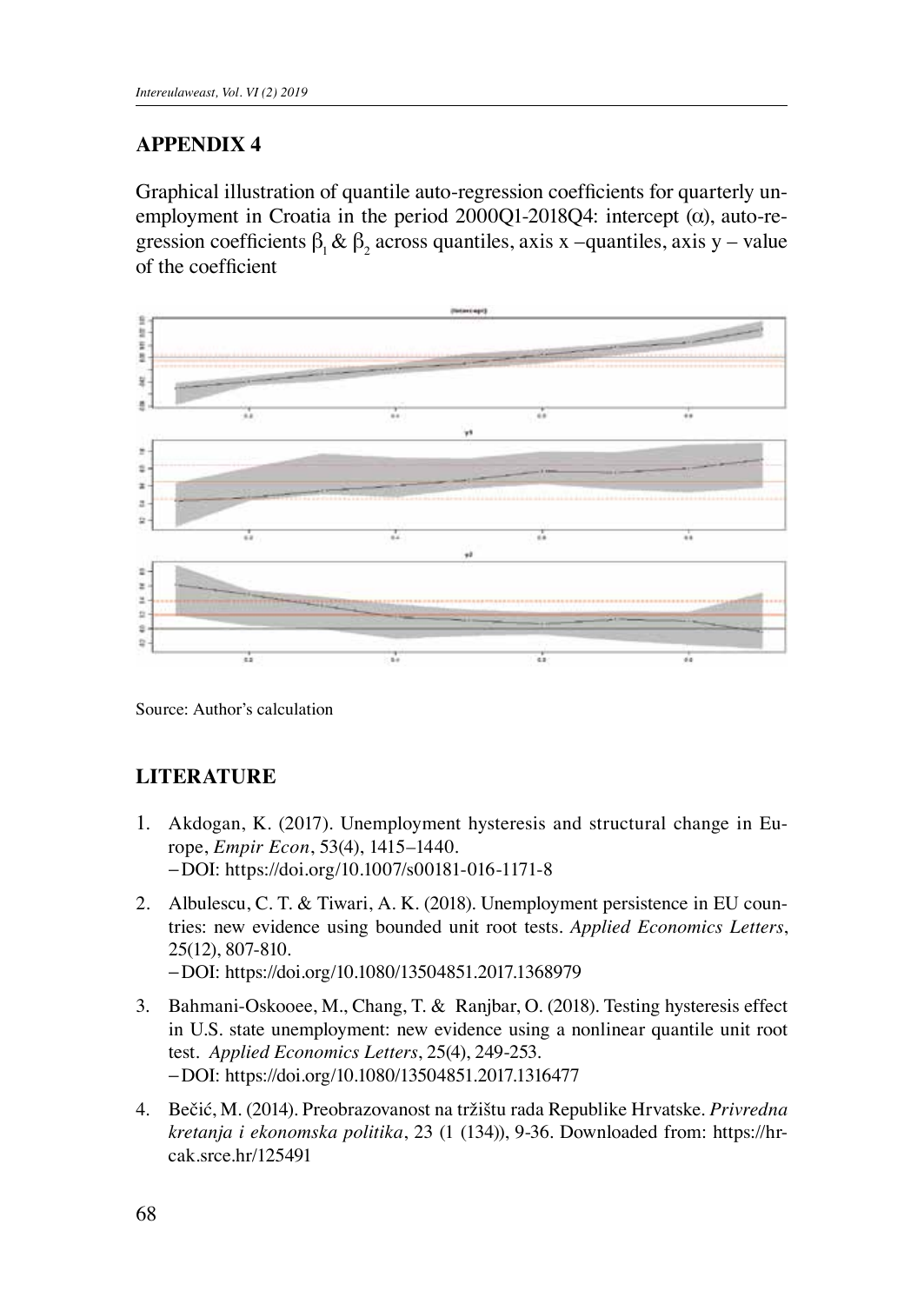- 5. Bejaković, P. (2018). Mjere za ublažavanje dugotrajne nezaposlenosti u Hrvatskoj. *Političke analize, 9* (33-34), 36-43. Downloaded from: https://hrcak.srce. hr/205960
- 6. Blanchard, O. (2018). Should We Reject the Natural Rate Hypothesis?. *Journal of Economic Perspectives*, 32(2), 97-120. −DOI: http://dx.doi.org/10.1257/jep.32.1.97
- 7. Bošnjak, M., Bilas, V. & Franc, S. (2017). Long memory property of unemployment in Croatia. *Theory and Applications in the Knowledge Economy*, 727.
- 8. Botrić, V. (2012). NAIRU estimates for Croatia. *Zbornik radova Ekonomskog fakulteta u Rijeci, 30* (1), 163-180. Downloaded from: https://hrcak.srce.hr/83355
- 9. Caporale, G. M. & Gil-Alana, L. (2018)a. The asymmetric behaviour of Spanish unemployment persistence. *Economics Bulletin*, *38*(1), 98-104. Downloaded from: http://www.accessecon.com/Pubs/EB/2018/Volume38/EB-18-V38-I1-P10. pdf
- 10. Caporale, G. M. & Gil‐Alana, L. A. (2018)b. Unemployment in Africa: A Fractional Integration Approach. *South African Journal of Economics*, *86*(1), 76-81. −DOI: https://doi.org/10.1111/saje.12178
- 11. Cuestas, J. C., Gil-Alana, L. A. & Staehr, K. (2011). A further investigation of unemployment persistence in European transition economies. *Journal of Comparative Economics*, 39(4), 514-532. −DOI: http://dx.doi.org/10.1016/j.jce.2011.09.002
- 12. Dursun, G. (2017). Unemployment Hysteresis in Central and Eastern European Countries: Further Evidence from Fourier Unit Root Tests, EconWorld2017@ Rome Proceedings, Rome, Italy, Downloaded from: https://rome2017.econworld. org/papers/Dursun\_Unemployment.pdf
- 13. Furuoka, F. (2017)a. A new test for analysing hysteresis in European unemployment. *Applied Economics Letters*, 24(15), 1102-1106. −DOI: http://dx.doi.org/10.1080/13504851.2016.1257209
- 14. Furuoka, F. (2017)b. Mean reversion in unemployment: New findings from the Baltic tigers. *Technological and Economic Development of Economy*, 23(3), 462- 482.

 −DOI: http://dx.doi.org/10.3846/20294913.2015.1070769

- 15. Gil-Alana, L. A., Ozdemir, Z. A. & Tansel, A. (2019). Long Memory in Turkish Unemployment Rates. *Emerging Markets Finance and Trade*, 55(1), 201–217. −DOI: https://doi.org/10.1080/1540496X.2018.1425837
- 16. Koenker, R. & Xiao, Z. (2004). Unit Root Quantile Autoregression Inference. *Journal of the American Statistical Association,* 99(467), 775-787. Retrieved from http://www.jstor.org/stable/27590447 −DOI: https://doi.org/10.1198/016214504000001114